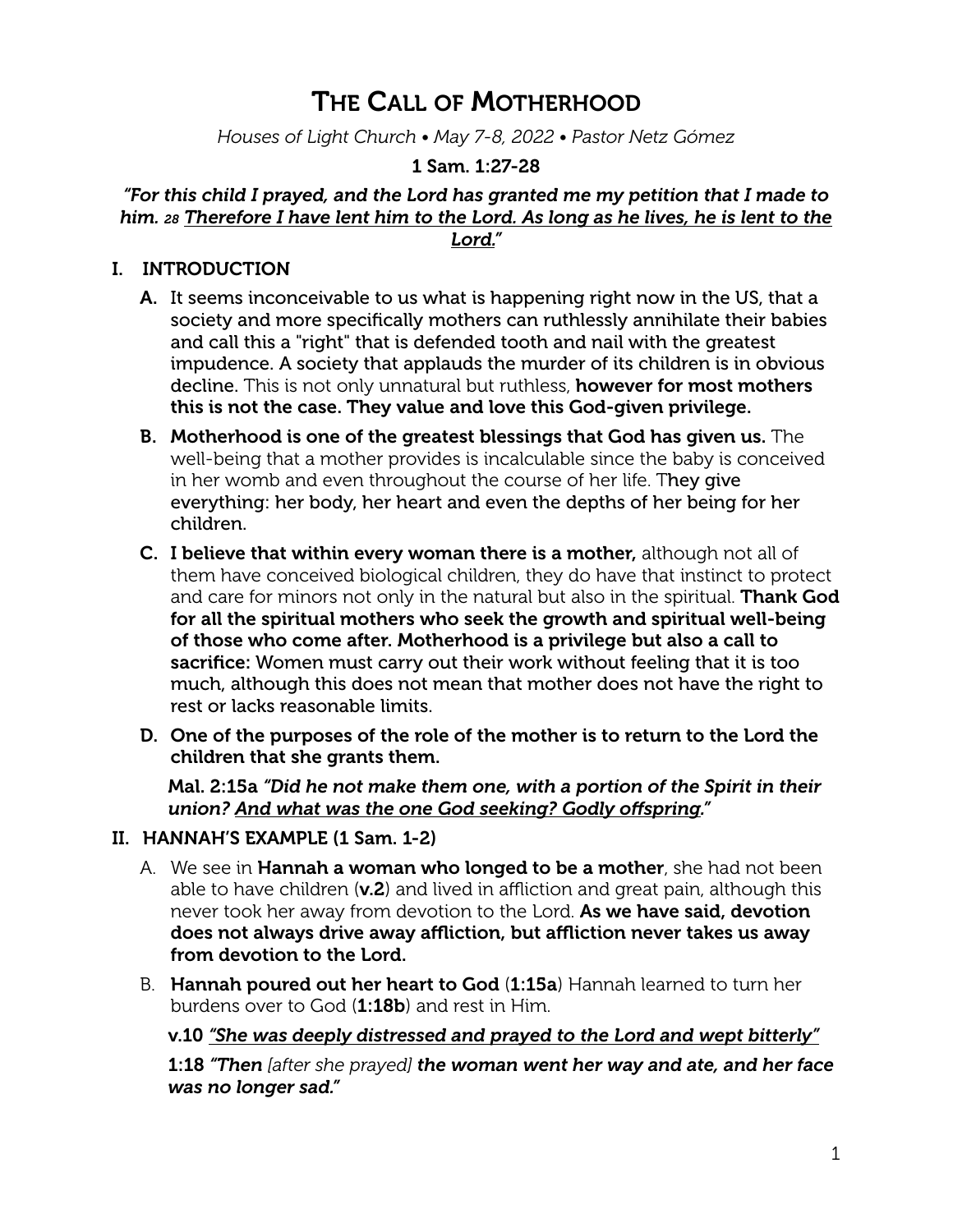C. Hannah understood that her motherhood had a greater purpose than simply enjoying her son:

v. 1:11 "*And she vowed a vow and said, "O Lord of hosts, if you will indeed look on the affliction of your servant and remember me and not forget your servant, but will give to your servant a son, then I will give him to the Lord all the days of his life, and no razor shall touch his head"*

- D. Hannah was willing to give her son to the Lord (1:22b): She didn't just want a son so she wouldn't feel like a failure, she wanted a son for God's purposes. This is the hour of the Hannahs, of the women who will be willing to have the high vision of giving his children for the highest purposes that God has for His glory.
	- 1. Hannah dedicated her baby to the Lord from a young age: There is no doubt that one of the stages where a child enjoys himself the most is at an early age, but she was firm in her determination.

1:24 "*And when she had weaned him, she took him up with her, along with a three-year-old bull,[c] an ephah of flour, and a skin of wine, and she brought him to the house of the Lord at Shiloh. And the child was young."*

2. Hannah did not give him with remorse: It was not a grudging delivery but as an act of worship to the Lord.

# 1:28b *"Therefore I have lent him to the Lord. As long as he lives, he is lent to the Lord." And he worshiped the Lord there."*

**3. Ana supported her son's call:** I congratulate the fathers and mothers who think about their children's career but something even better is that they prepare them to fulfill their call in the Lord; for example, that they learn to play a musical instrument, singing, pedagogy and other useful skills to serve the Lord.

1 Sam. 2:19 *"And his mother used to make for him a little robe and take it to him each year when she went up with her husband to offer the yearly sacrifice."*

- E. Through a woman who understood her calling God raised up one of Israel's most prominent prophets/intercessors/rulers who was used by God to bring revival when the nation was in one of its greatest crises. You don't know how far your children can go if you dedicate them to God.
- F. God rewarded Hannah's dedication and faithfulness.

2:21 *" Indeed the Lord visited Hannah, and she conceived and bore three sons and two daughters. And the boy Samuel grew in the presence of the Lord…"*

# III. ELKANAH'S EXAMPLE

A. Elkanah was a constant man in prayer and worship. Our consistent prayer life and devotion are key if we are to do well in our homes as husbands and fathers; we need the guidance of the Holy Spirit.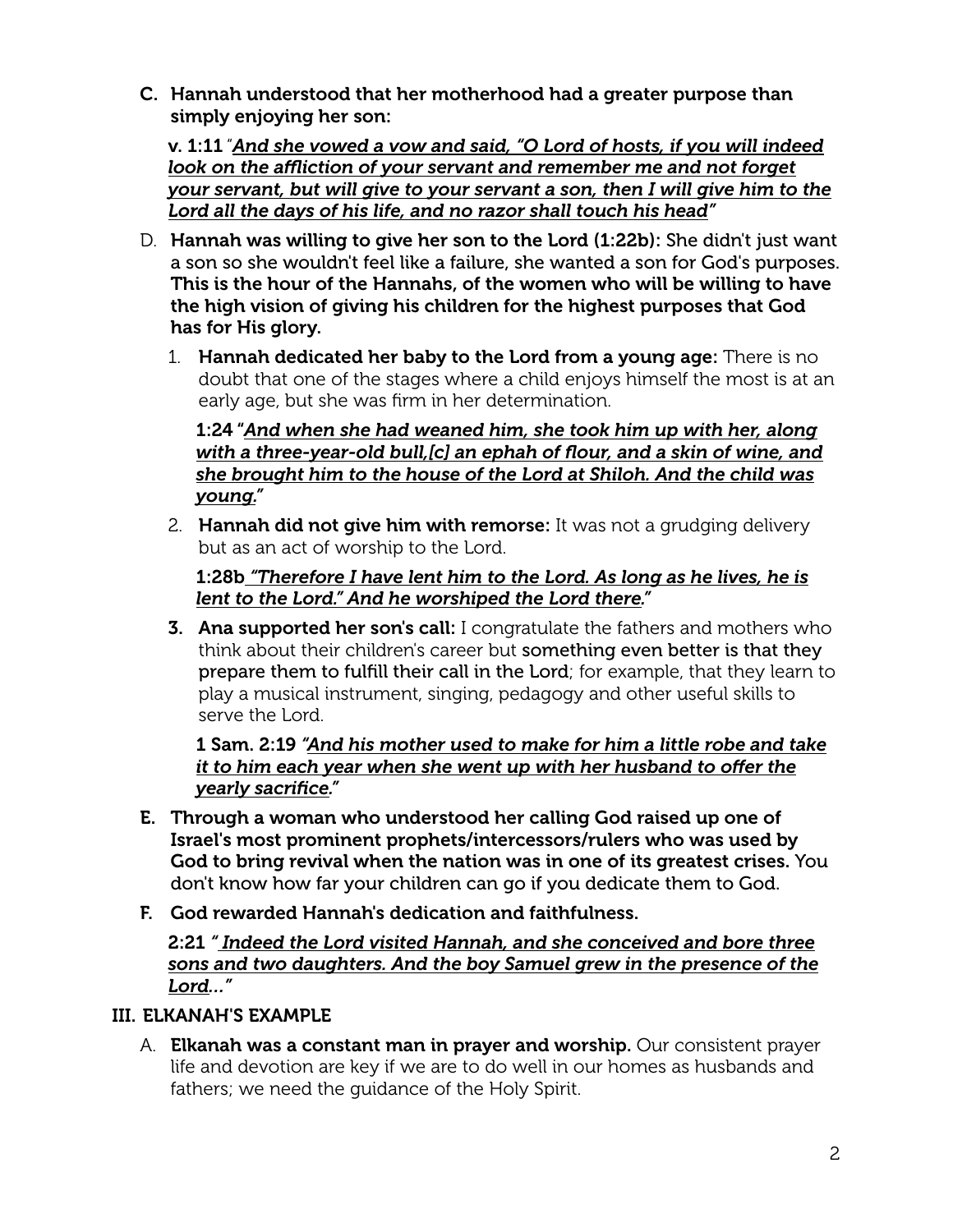v.1:3a *"Now this man used to go up year by year from his city to worship and to sacrifice to the Lord of hosts at Shiloh…"*

B. Elcana was sensitive to his wife's emotional situation. We cannot and should not ignore the emotional aspects in our lives or in those of those around us because God made us with emotions, that is part of our likeness with Him. Not that we are guided by our emotions but that we learn to recognize reality at that they are aiming to respond thoughtfully under the leadership of Christ rather than simply ignoring or suppressing them.

# v.1:5 *"But to Hannah he gave a double portion, because he loved her, though the Lord had closed her womb."*

C. Elcana gave himself for his wife: It is true that you cannot solve everything that she feels but at least you can be willing to give yourself for her; this speaks of the generosity of your attention, time and even money towards your wife.

v.1:8 *"And Elkanah, her husband, said to her, "Hannah, why do you weep? And why do you not eat? And why is your heart sad? Am I not more to you than ten sons?"*

# IV. THE PROMISE FOR THE CHILDREN

#### Prov. 1:8-9 *"Hear, my son, your father's instruction, and forsake not your mother's teaching, 9 for they are a graceful garland for your head and pendants for your neck."*

- A. The family is God's basic school to instruct children on how to live in the world. The family is the place where the next generation is born and where the next generation learns to live. There are many things that are instinctive but children have to learn from the most basic skills such as walking, talking and eating, to the moral actions of courtesy, gratitude, respect and faith in Christ. And if a mother and father seek help from others through nurseries or Sunday schools or primary or secondary schools; the responsibility remains with the parents and they will give an account to God of how the minds and hearts of their children were formed and molded by those to whom we entrust them.
- B. The responsibility to teach children rests with both fathers and mothers: The text does not say: "Parents work in the office and, therefore, do not have the responsibility to teach their children." Nor does it say: "Fathers instruct and mothers change diapers." Nor does it say, "Mothers work in the office and can delegate responsibility to the public school." He says that fathers instruct and mothers teach, that is, they share this responsibility.
- C. *"Hear, my son, your father's instruction, and forsake not your mother's teaching."* The tendency of young people may be to despise what parents say, but God calls sons and daughters to be submissive to their mothers and fathers: These two commandments warn against the two common temptations of rebellion. One is when a child is at home; and the other is when he is away from home. If he is at home, the temptation of the rebellion is not to listen when his father speaks about him. Then Solomon